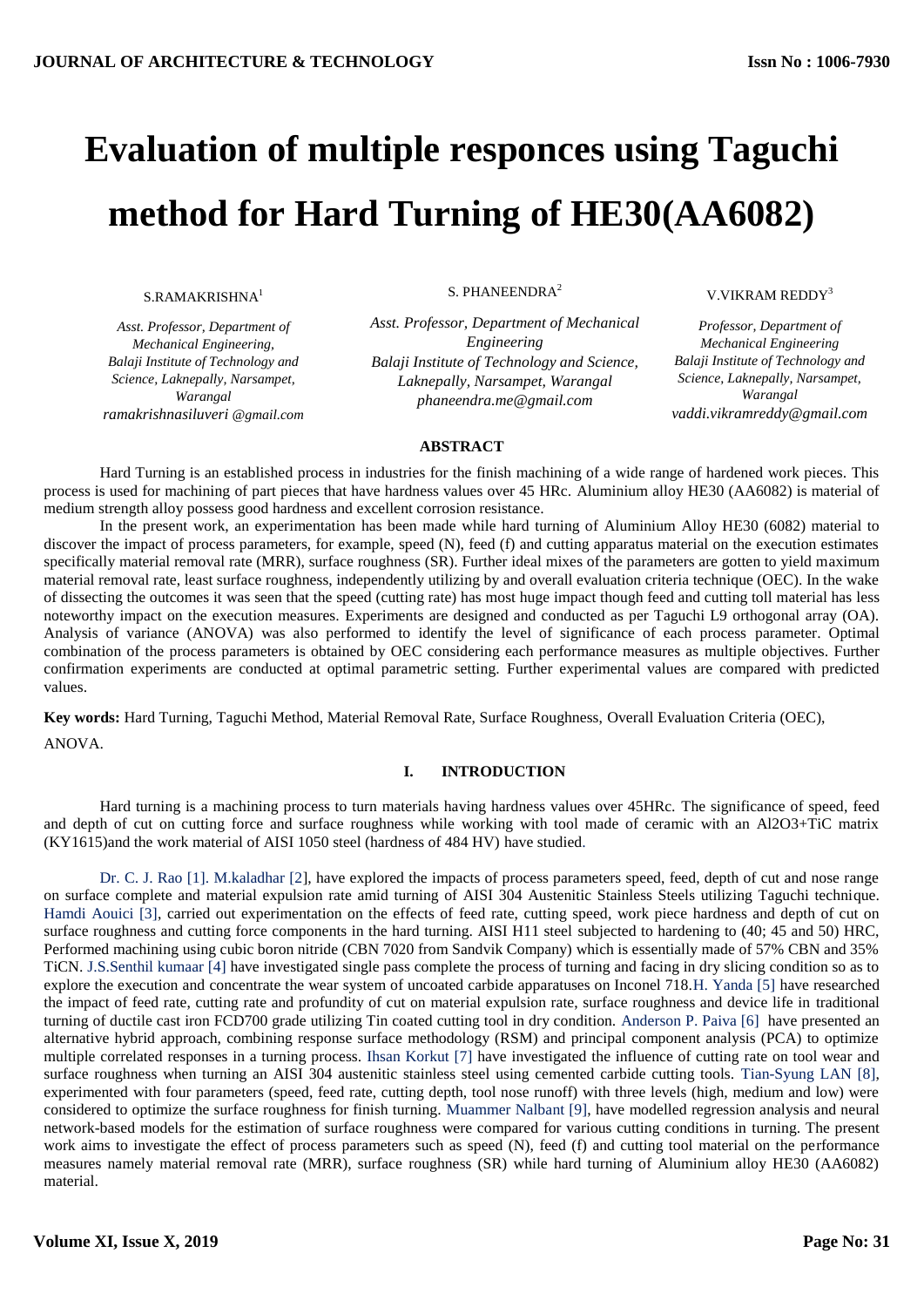# **II. DESIGN OF EXPERIMENTS, PROCEDURE AND SETUP**

The objective of conducting experiments is to investigate the effect of process parameters such as speed, feed and cutting tool material on performance measures of hard turning of work material Aluminium alloy HE30. The properties work material and its chemical composition are shown in Table1 and Table2 respectively.

| Physical property             | Value                             |
|-------------------------------|-----------------------------------|
| Density                       | $2.70$ g/cm <sup>3</sup>          |
| <b>Melting Point</b>          | 555 $\degree$ C                   |
| Thermal Expansion             | $24 \times 10^{-6}$ /K            |
| <b>Modulus of Elasticity</b>  | 70 GPa                            |
| <b>Thermal Conductivity</b>   | $180 \text{ W/m}^{\circ}\text{K}$ |
| <b>Electrical Resistivity</b> | $0.038 \times 10^{-6} \Omega$ .m  |
| <b>Proof Stress</b>           | 240 Min MPa                       |
| Tensile Strength              | 295 Min MPa                       |
| Rockwell Hardness             | 46 HRC                            |

| Table2:<br><b>Chemical</b><br>composition | <b>Chemical Element</b>  | % Percent      |
|-------------------------------------------|--------------------------|----------------|
|                                           | Manganese (Mn)           | $0.40 - 1.00$  |
| of AA6082                                 | Iron $(Fe)$              | $0.0 - 0.50$   |
|                                           | Magnesium (Mg)           | $0.60 - 1.20$  |
|                                           | Silicon (Si)             | $0.70 - 1.30$  |
|                                           | Copper (Cu)              | $0.0 - 0.10$   |
|                                           | $\text{Zinc}(\text{Zn})$ | $0.0 - 0.20$   |
|                                           | Titanium (Ti)            | $0.0 - 0.10$   |
|                                           | Chromium (Cr)            | $0.0 - 0.25$   |
|                                           | Other (Each)             | $0.0 - 0.05$   |
|                                           | Others (Total)           | $0.0 - 0.15$   |
|                                           | Aluminium (Al)           | <b>Balance</b> |
|                                           |                          |                |

 **Table1: Properties of AA6082 (HE30) material** 

Three levels of each factor are selected in this case. Trial experiments are conducted using one factor-at-a-time approach to select range. The range and corresponding levels of the selected process parameters under the present study are shown in Table3

|        | <b>FACTORS</b>       | LEVEL 1        | LEVEL 2    | LEVEL 3         |
|--------|----------------------|----------------|------------|-----------------|
|        | SPEED (RPM)          | 100            | 700        | 1300            |
| ◠      | FEED(MM/REV)         | 0.2            | 0.3        | 0.4             |
| $\sim$ | <b>TOOL MATERIAL</b> | <b>CARBIDE</b> | <b>HSS</b> | <b>CERAMICS</b> |

#### **Table3: Process parameters and corresponding levels**

The experiments are conducted as per the  $L_9$  (3<sup>4</sup>) OA shown in Table4. Each experiment is repeated two times to minimize the experimental errors. The average of two trials is taken for further analysis and measurements. The experimental results of MRR and SR are further transformed into Average standard values. The "Larger -the-better" for MRR and "Smaller-the-better" for SR are selected for obtaining machining performance.

After calculation of Average standard values, the effect of each machining parameter at different levels is separated. The mean Average standard values for each process parameter at each level was calculated by averaging the average standard values for the experiments at the same level for that particular parameter. Mean of means response tables and mean of means graphs for MRR, SR are prepared by using QUALITEK-4 software. The analysis of variance (ANOVA) is used to determine which parameter significantly affects the performance measures. All the experiments were conducted on CNC Lathe machine model Jaguar. The experiments were conducted by changing parameters speed, feed and cutting tool material. Depth of cut has been kept constant for all the experiments. The experimental set up is shown in Figure1. Further experimental conditions are presented in Table5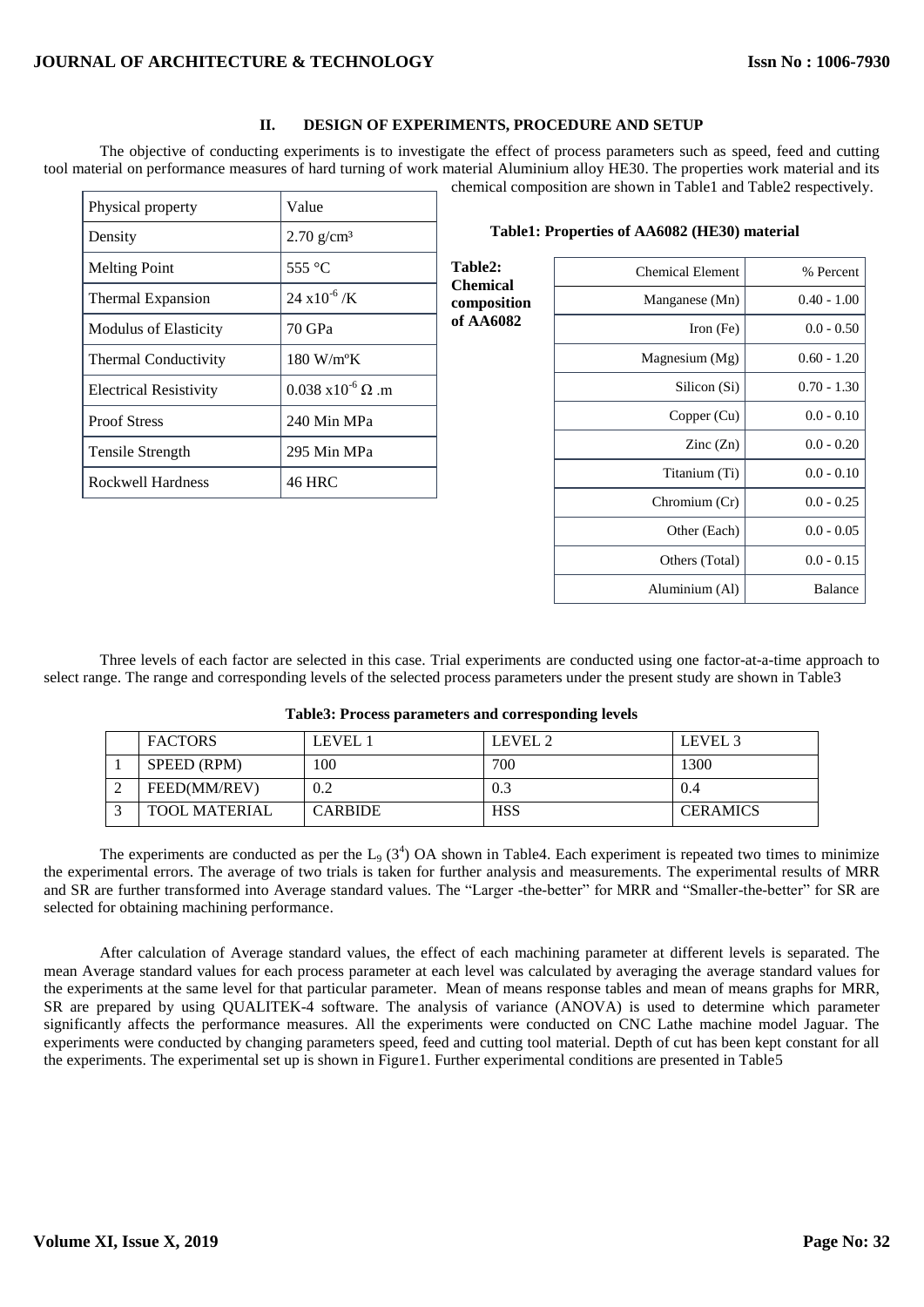

**Figure1: Experimental set up**

**Table5: Experimental conditions**

| Material         | Aluminum Alloy HE30 (6082) |
|------------------|----------------------------|
| Machining Length | $45 \text{ mm}$            |
| Depth of Cut     | $0.4 \text{ mm}$           |
| Coolant          | Water                      |
| Machine          | <b>CNC</b> Lathe           |

Material removal rate (MRR) and surface roughness (SR) are chosen to evaluate machining performance. A digital weighing balance (citizen) having capacity up to 300 grams with a resolution of 0.1gmswas used for weighing the work pieces. Surface roughness (Ra) of the machined work pieces is measured using MITUTOYO SJ210 SURF TEST surface roughness tester. Roughness measurements are carried out in the transverse direction on machined surface with sampling length of 0.8 mm and were repeated three times and average values are calculated.

## **III. Results and Discussions**

| Exp. No.       | Speed, N (rpm) | Feed Rate, f (mm/rev) | Cutting Tool Material, TM | <b>MRR</b><br>(gm/min) | <b>SR</b><br>$(\mu m)$ |
|----------------|----------------|-----------------------|---------------------------|------------------------|------------------------|
|                | 100            | 0.2                   | <b>CARBIDE</b>            | 3.8008                 | 1.472                  |
| $\mathfrak{D}$ | 100            | 0.3                   | <b>HSS</b>                | 6.3919                 | 2.544                  |
| 3              | 100            | 0.4                   | <b>CERAMICS</b>           | 7.7730                 | 4.760                  |
| 4              | 700            | 0.2                   | <b>HSS</b>                | 8.2583                 | 1.758                  |
|                | 700            | 0.3                   | <b>CERAMICS</b>           | 14.6779                | 3.819                  |
| 6              | 700            | 0.4                   | <b>CARBIDE</b>            | 15.1642                | 4.523                  |
| 7              | 1300           | 0.2                   | <b>CERAMICS</b>           | 47.3200                | 5.523                  |
| 8              | 1300           | 0.3                   | <b>CARBIDE</b>            | 48.2900                | 7.279                  |
|                | 1300           | 0.4                   | <b>HSS</b>                | 51.3200                | 8.246                  |

#### **Table6: Experimental data of performance characteristics MRR, SR**

According to the qualitek-4 software inner array design, collected appropriate responses are MRR (gm/min) and SR ( $\mu$ m). These responses were subjected to Overall Evaluation Criteria which gives multiple objective optimum combinations.

### **A. Overall Evaluation Criteria**

An overall evaluation criterion (OEC) Process used to optimise the multiple responses and gives the single optimum combination value. OEC technique takes the relative weightages of responses according to the weightages of multiple responses entire data will be analyzed.

In the criteria description MRR and Surface Roughness worst and best values entered and quality characteristics of individual responses were given as above and Relative weightages of responses are also given as for MRR it is 60% and for Surface roughness it is 40%. These Relative weightages indicates the process priorities. At end total relative weightages must be equal to 100%. For each trail condition MRR and Surface roughness are aligned to Single Quality characteristics and normalised with respected to relative weightages as per equation1

$$
OEC = \left[\frac{M - M_w}{M_B - M_w}\right] \times W_T + \left[1 - \frac{S - S_B}{S_w - S_B}\right] \times W_T
$$
 QC = All the cases -\t(1)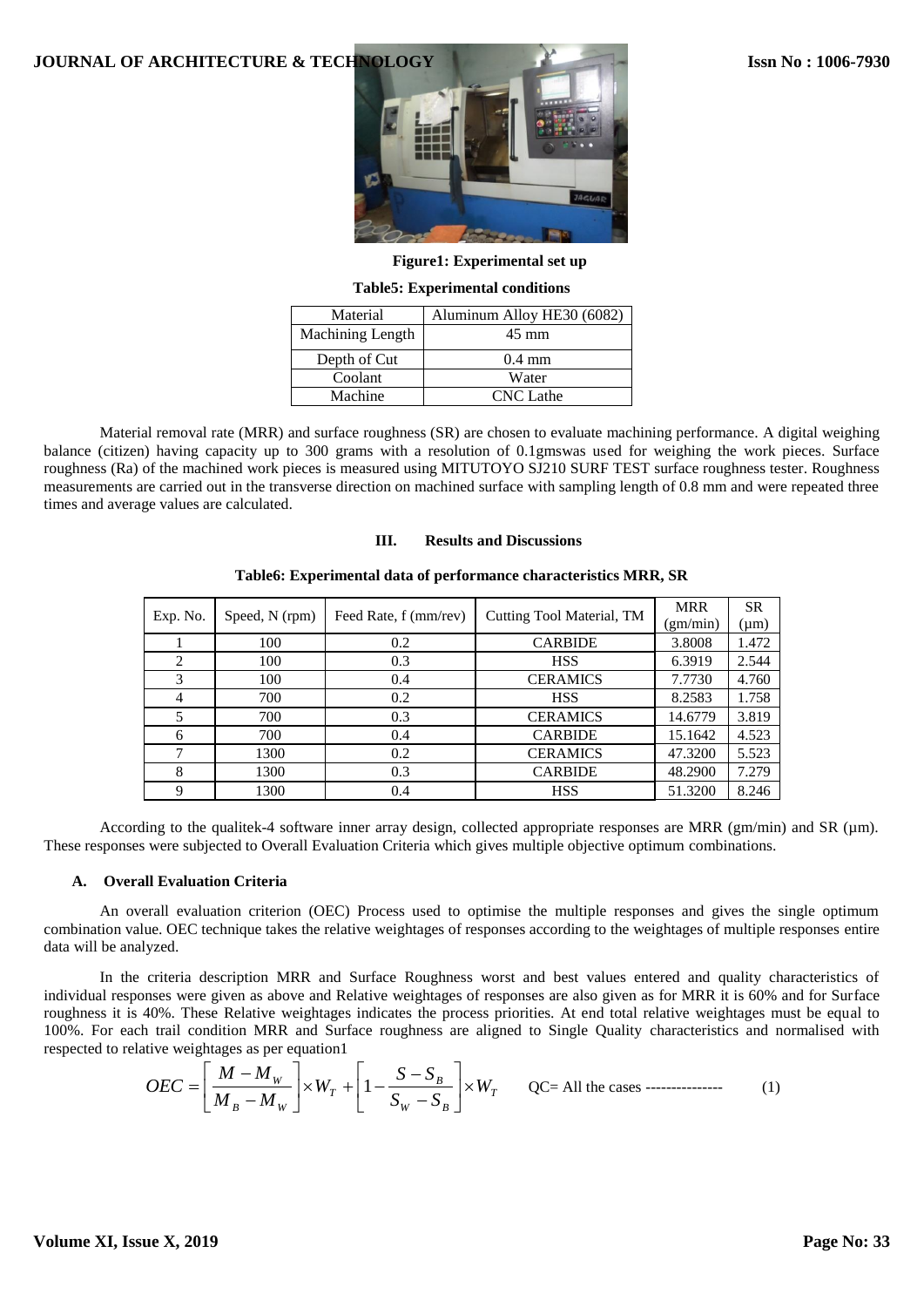# **JOURNAL OF ARCHITECTURE & TECHNOLOGY**

| <b>Table7: Overall Evaluation Criteria</b> |                          |        |             |                    |           |  |
|--------------------------------------------|--------------------------|--------|-------------|--------------------|-----------|--|
| S.n                                        | Description              | Worst  | <b>Best</b> | OС                 | Weightage |  |
|                                            | Material Removal Rate(M) | 3.8008 | 51.32       | Bigger the better  | 60        |  |
|                                            | Surface roughness $(S)$  | 8.246  | . 472       | Smaller the better | 40        |  |

As per experimentation responses from Table.6 the least MRR value is 3.808gm/min considered as the worst whereas 51.32gm/min was best. For surface roughness highest value 8.246µm is the worst and 1.472 µm. Grand value calculated as per above formulae and obtained results are plotted below. For the 7 trail experiment obtain the bigger value that is 71.02.

## **B. Main Effects of Parameters**

| <b>Table8. Main effects of Process Parameters</b> |        |                    |                    |        |      |  |
|---------------------------------------------------|--------|--------------------|--------------------|--------|------|--|
| Factors                                           | Level1 | Level <sub>2</sub> | Level <sub>3</sub> |        | Rank |  |
| Speed                                             | 34.18  | 39.986             | 64.299             | 30.119 |      |  |
| Feed                                              | 51.593 | 46.229             | 40.643             | 10.951 |      |  |
| Cutting tool material                             | 46.07  | 46.899             | 45.496             | 1.403  |      |  |



## **Fig2: multiple plots for process parameters**

Main effect are depicting that speed at level 3, feed at level 1 and cutting tool material at level 2 gave the optimum value.

#### **C. ANOVA (Analysis of variance)**

| <b>Table9: Analysis of variance</b> |                       |            |                       |                 |                |                 |                |
|-------------------------------------|-----------------------|------------|-----------------------|-----------------|----------------|-----------------|----------------|
| S.No                                | <b>Factors</b>        | <b>DOF</b> | <b>Sum of Squares</b> | <b>Variance</b> | <b>F-Ratio</b> | <b>Pure Sum</b> | <b>Percent</b> |
|                                     | Speed                 |            | 1.532.068             | 766.034         | 52.165         | 1.502.699       | 86.148         |
|                                     | Feed                  |            | 179.879               | 89.939          | 6.124          | 150.509         | 8.628          |
|                                     | Cutting tool material |            | 2.98                  | 1.493           | 0.101          | 0.000           | 0.000          |

Table9 is clearly showing that the percentage of contribution and F-ratios, in the hard turning experiments the speed and feed process parameters gave the high percentage contribution but comparing in between speed and feed, speed percentage contribution is 86.124 and feed percentage of contribution is 8.628, but interestingly percentage of contribution of cutting tool material is negligible. From the F-ratio also it is clear that speed factor is more significant comparing to feed and cutting tool materials.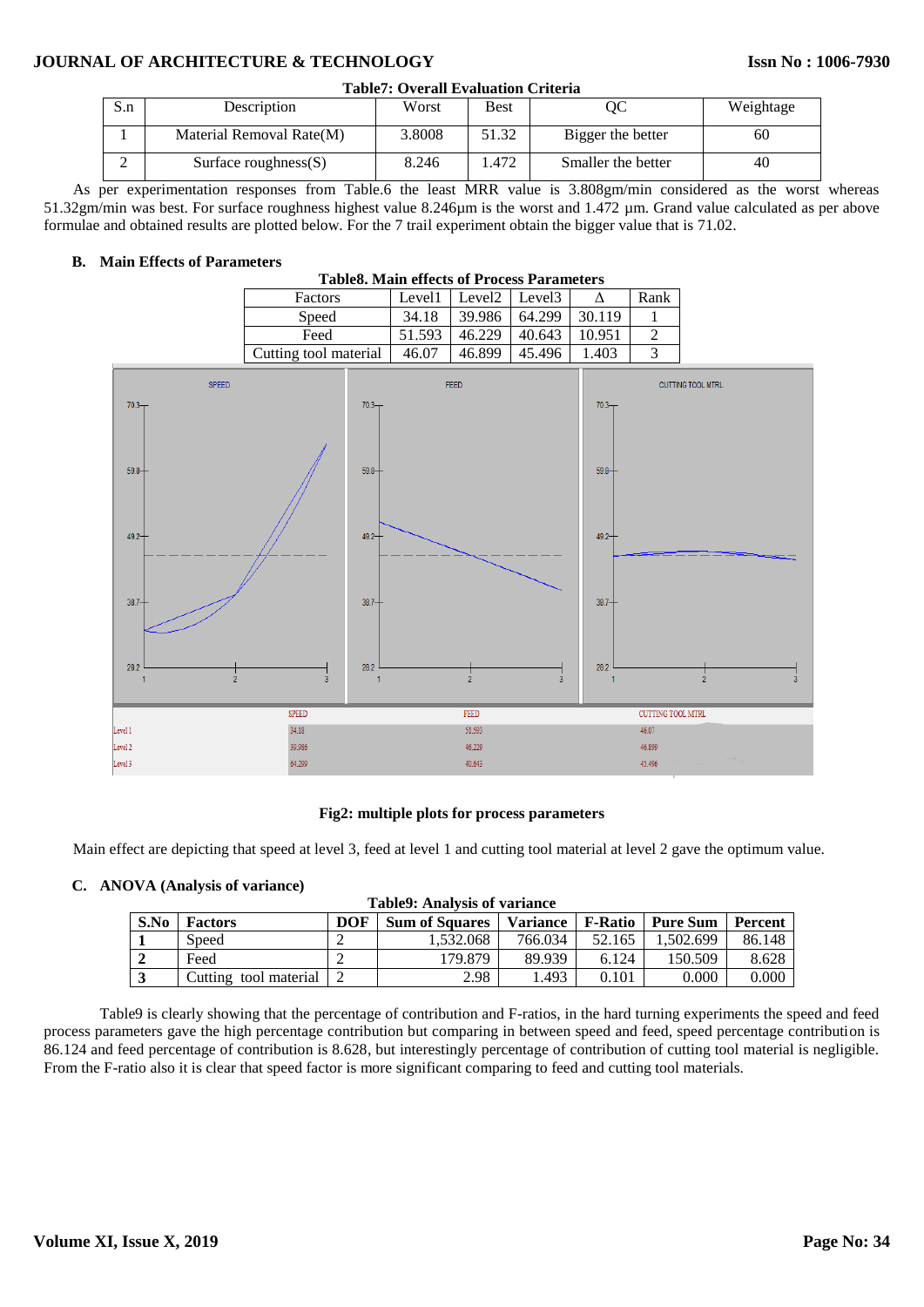

## **Fig5: Optimum performance with Major Factor Contributions**

Fig2 clearly showing that for an optimum condition, the amount of contribution from the factors speed and feed high when to cutting tool material.



**Fig3: Significant factor and interaction influences**

From the above Fig3 the major significant factor shown as speed and after that feed and also an error influencing the process due to uncontrollable noise factors. Optimum condition and performance obtained as shown in following table10.

| Table10: optimum condition and performance |                                      |                   |        |              |  |  |
|--------------------------------------------|--------------------------------------|-------------------|--------|--------------|--|--|
| S.No                                       | factors                              | Level Description | Level  | Contribution |  |  |
|                                            | <b>SPEED</b>                         | 1300              |        | 18.144       |  |  |
|                                            | <b>FEED</b>                          | 0.2               |        | 5.437        |  |  |
|                                            | <b>CUTTING TOOL MATERIAL</b>         | <b>HSS</b>        |        | 0.744        |  |  |
|                                            | Total contribution from all factors  |                   | 24.324 |              |  |  |
|                                            | Current grand average of performance |                   | 46.155 |              |  |  |
|                                            | Expected result as optimum condition |                   | 70.480 |              |  |  |

## From table10 it is showing that the optimum combination as speed 1300rpm, feed 0.2 mm/rev, cutting tool material is HSS. This combination is not existed in L9 OA. Confirmation experiment is conducted to verify the result obtained optimum combination.

## **IV. CONFIRMATION EXPERIMENTS**

The confirmation experiments are conducted during hard turning of aluminium alloy HE30 (6082) at optimal parametric settings. Table10 shows optimal combination of parameters for maximum material removal rate (MRR) and surface roughness (SR). Further predicted values are compared with experimental results and the deviation is calculated as percentage error using equation (4). The percentage error calculated for all the cases is below 5%.

|     | Optimal process parameters                         | % error |          |
|-----|----------------------------------------------------|---------|----------|
|     | <b>Experiment Result</b><br><b>Expected Result</b> |         |          |
| OEC | 70.480                                             | 73.0437 | 3.509817 |